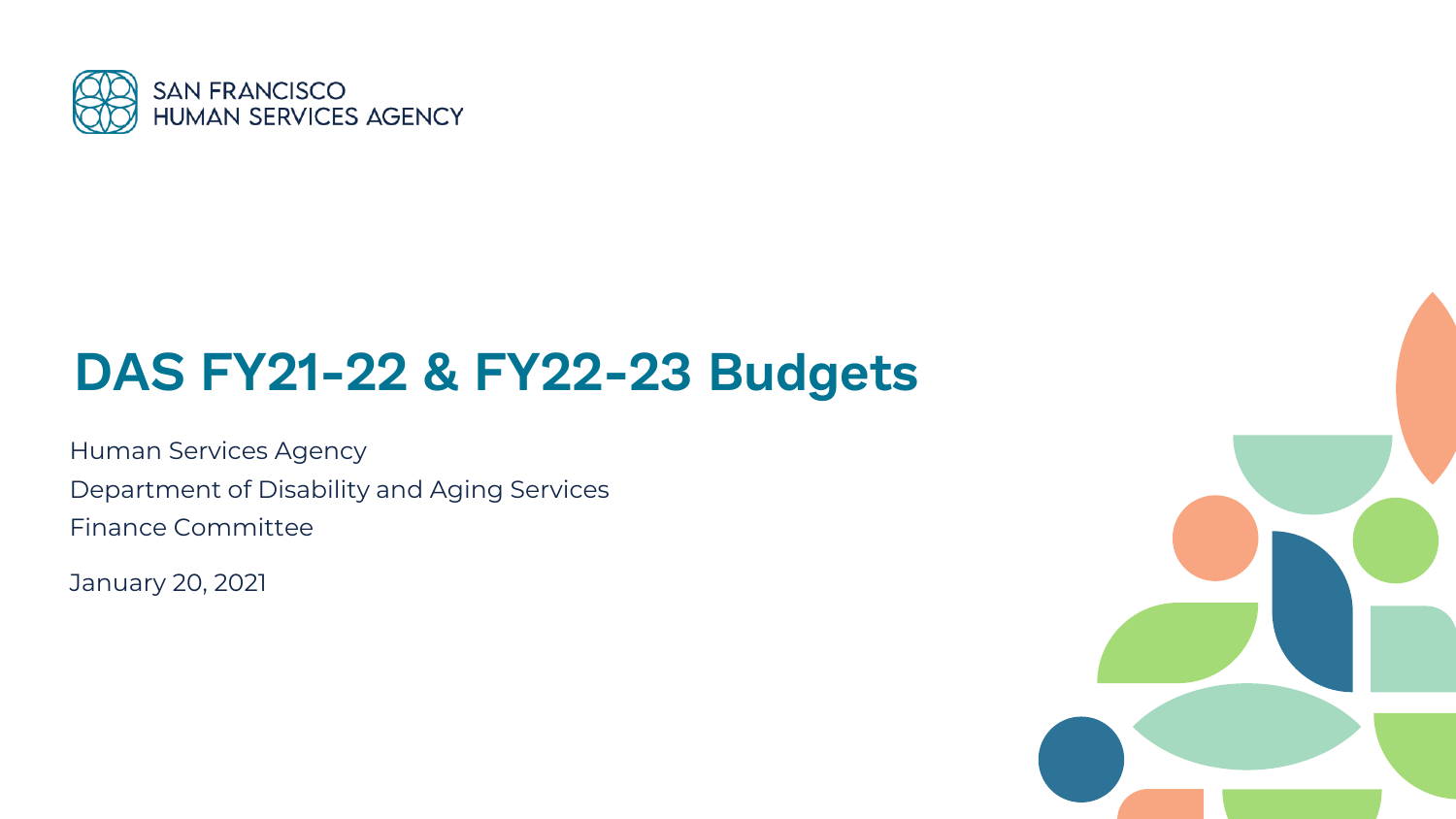#### **DAS FY20-21 Original Budget by Program \$435 M**



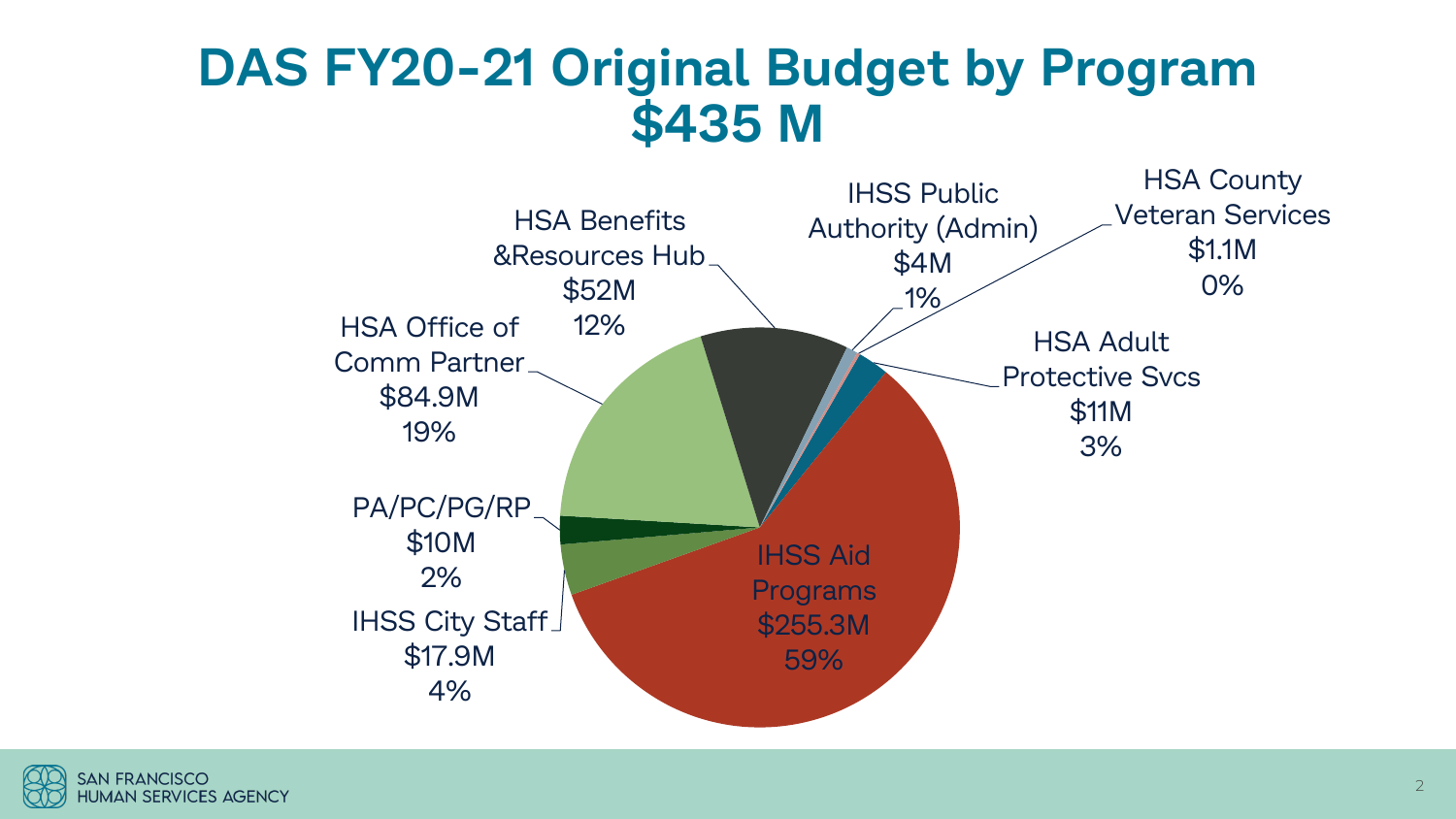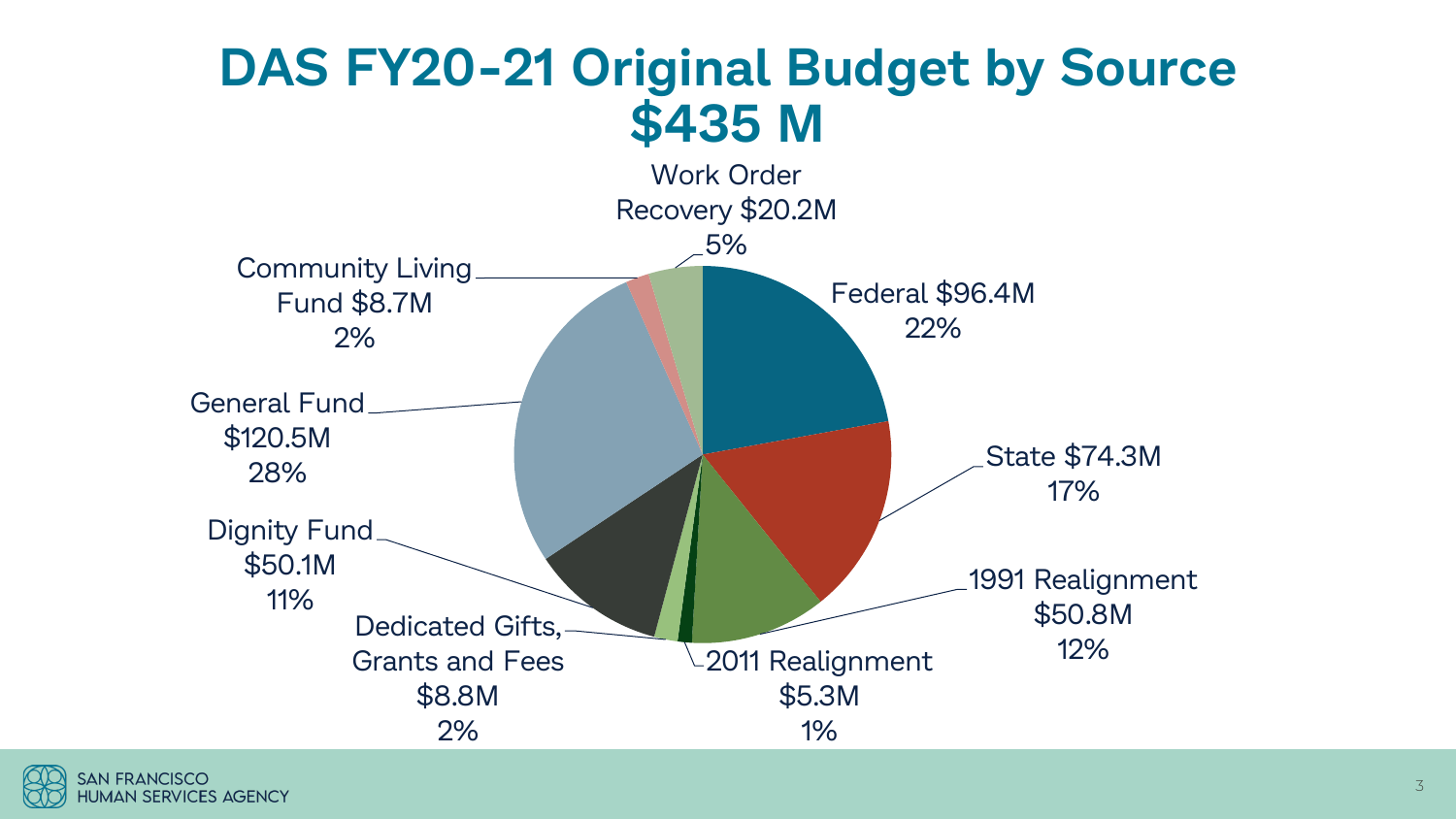#### **DAS FY20-21 Original Budget by Category \$435 M**

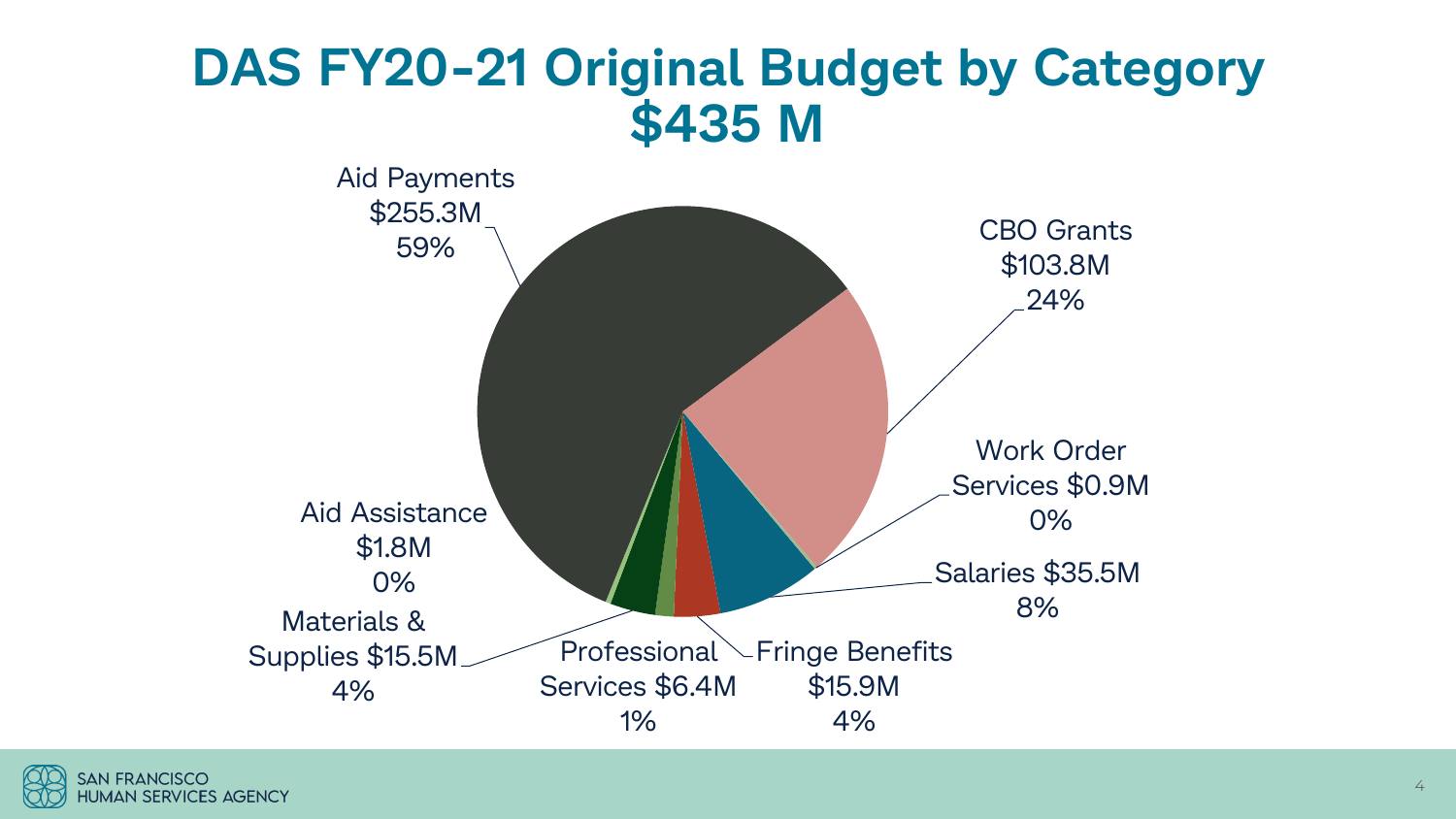# **Mayor's FY21-22 & FY22-23 Budget Projections**

| <b>Citywide Projected Shortfall</b><br>(in Millions)                                                                                               | <b>FY21-22</b>                                   | <b>FY22-23</b>                                    |  |
|----------------------------------------------------------------------------------------------------------------------------------------------------|--------------------------------------------------|---------------------------------------------------|--|
| <b>Total Revenue Increase</b>                                                                                                                      | (117.6)                                          | 268.5                                             |  |
| <b>Total Expenditures</b><br>Salary & Benefits:<br><b>Baselines &amp; Reserves:</b><br><b>Departmental Costs:</b><br>Citywide Uses*:               | (293.6)<br>(150.8)<br>(54.4)<br>(67.0)<br>(21.4) | (510.6)<br>(233.4)<br>(157.7)<br>(111.2)<br>(8.2) |  |
| <b>Cumulative Shortfall</b>                                                                                                                        | (411.1)                                          | (242.1)                                           |  |
|                                                                                                                                                    |                                                  |                                                   |  |
| *Citywide Uses include: general operating increases (e.g. minimum wage, utility rates, and debt service), and<br>capital/equipment/IT investments. |                                                  |                                                   |  |

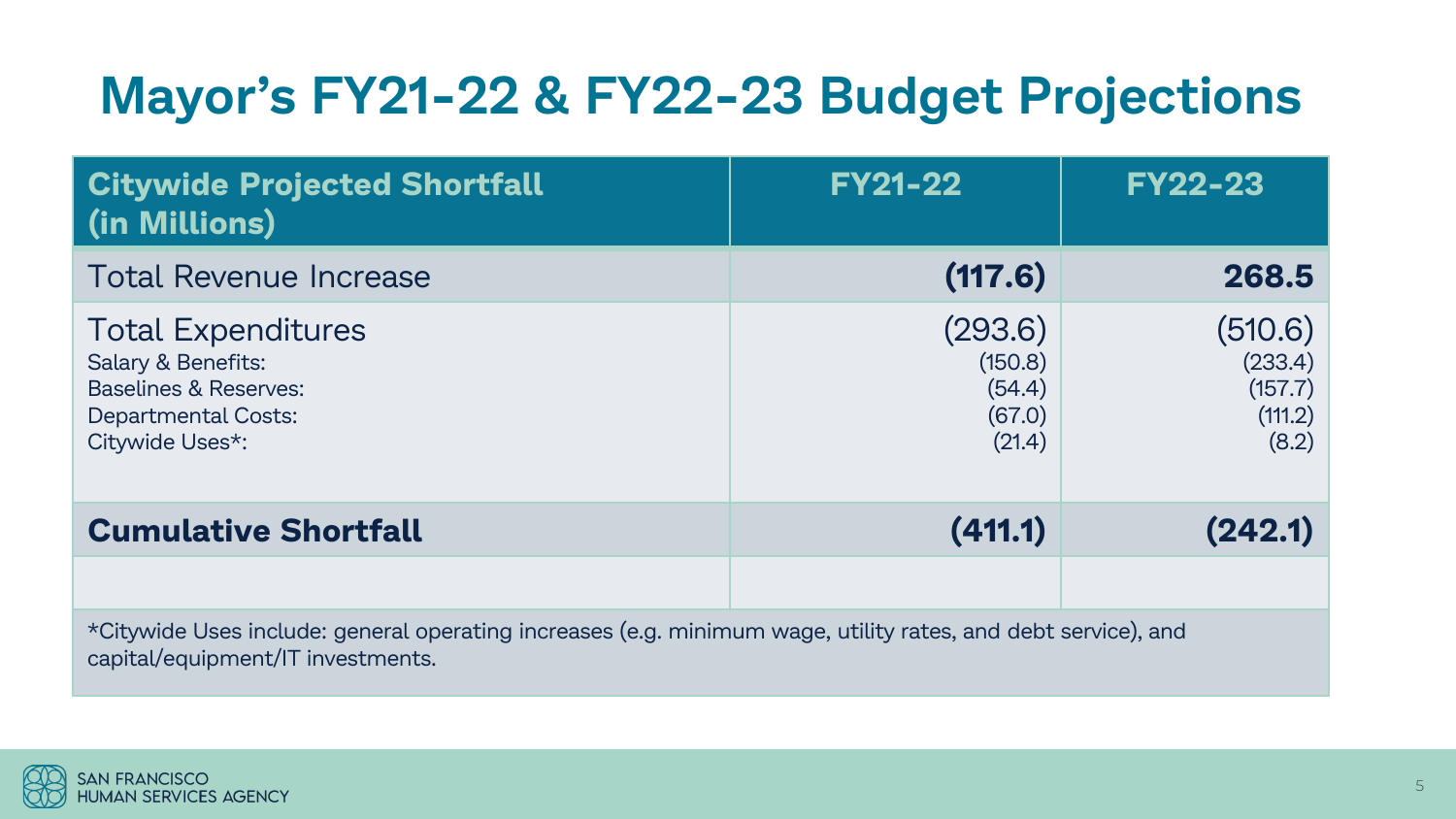### **Mayor's Budget Drivers**

- Slow revenue growth in FY21-22; accelerating growth in subsequent years
	- o Transfer, hotel, sales, and business taxes most negatively impacted
	- o Does not include impacts of December 2020 or subsequent Federal stimulus/relief measures
	- o Propositions I (Real Estate Transfer Tax) and L (Overpaid Executives Tax) sources of new future revenue
- Salary and Benefits assumes MOU and CPI-based wage increases in future years
- Citywide Costs
	- COVID-19 response (Shelter-in-Place hotels and feeding services)
	- <sup>o</sup> Debt & capital, inflation on non-personnel
- Reliance on one-time sources in short-term driving up deficit in out-years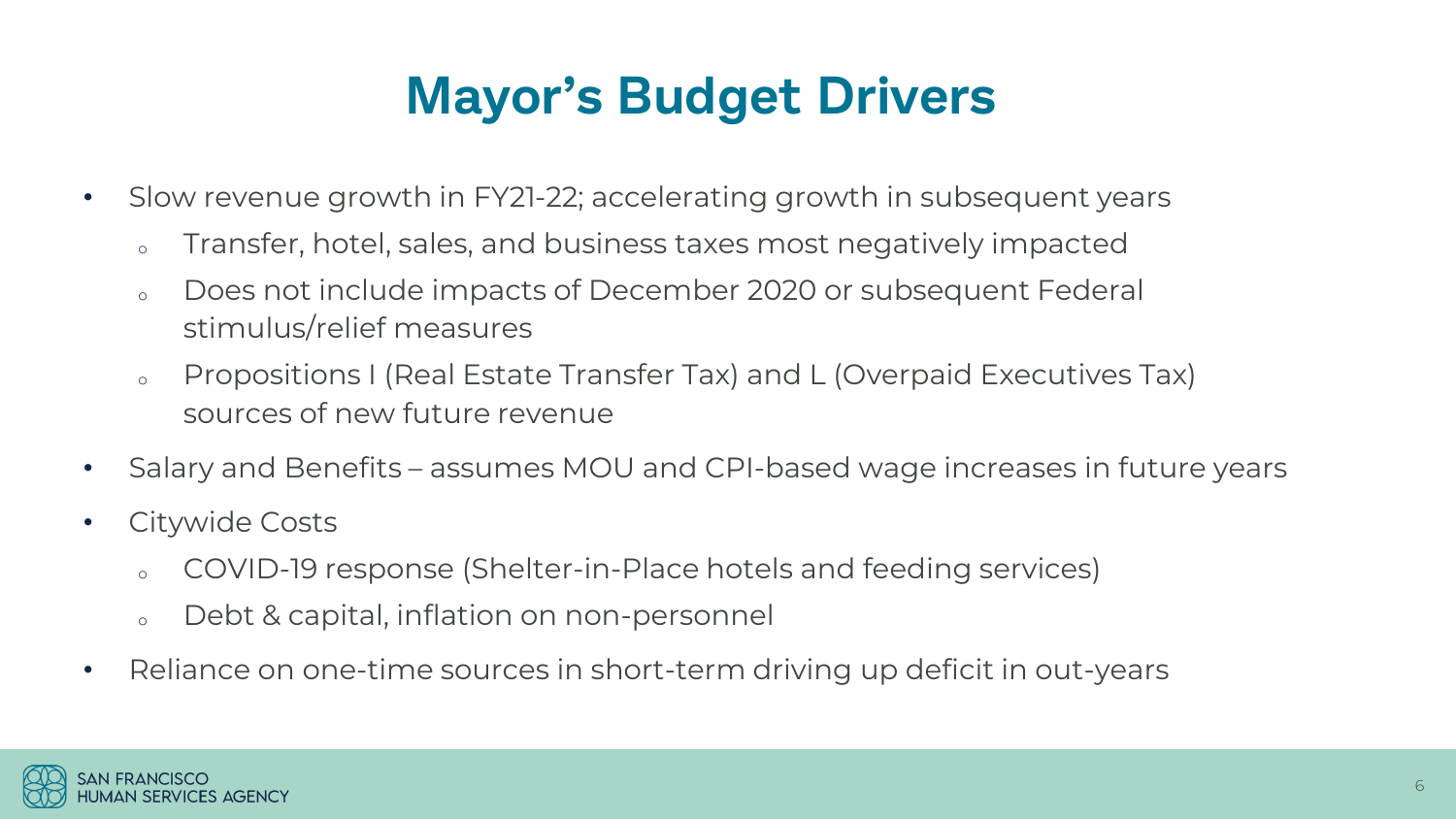### **Mayor's Budget Instructions**

- Departments to reduce ongoing General Fund budgets by 7.5% in both FY21-22 and FY22-23
- For HSA, this translates into reductions of:
	- <sup>o</sup> **\$7,328,543 in FY21-22**
	- <sup>o</sup> **\$7,328,543 in FY22-23**
- Departments should not grow FTE counts
- Prioritize core services and programs, and present clear tradeoffs
- Emphasize Mayoral priorities of recovery and equity

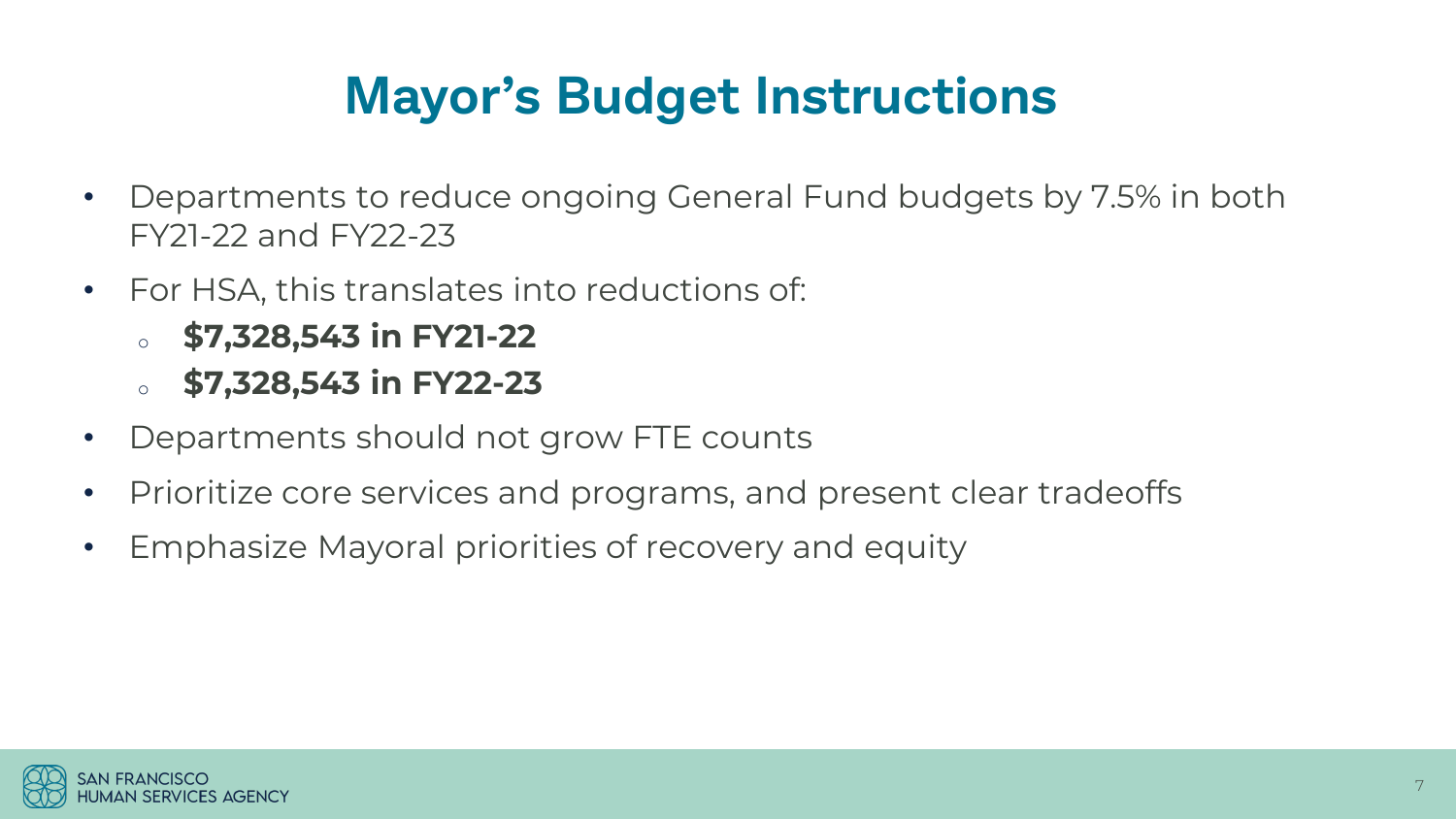### **Federal And State Budget Context**

- State revenues better in FY20-21 than forecasted
	- o Robust income tax from high-wage earners
	- <sup>o</sup> Strong stock market
- Aid caseload growth slower in FY20-21 than expected
	- <sup>o</sup> CARES Act stimulus and unemployment benefits increase helped
	- <sup>o</sup> December stimulus bill may continue effects of CARES Act
- Many funding allocations higher than expected in FY20-21 due to prioritization of safety net services
	- <sup>o</sup> Medi-Cal, CalFresh, CalWORKs
	- o Based on the Governor's Budget, Allocation levels should improve in FY 21-22

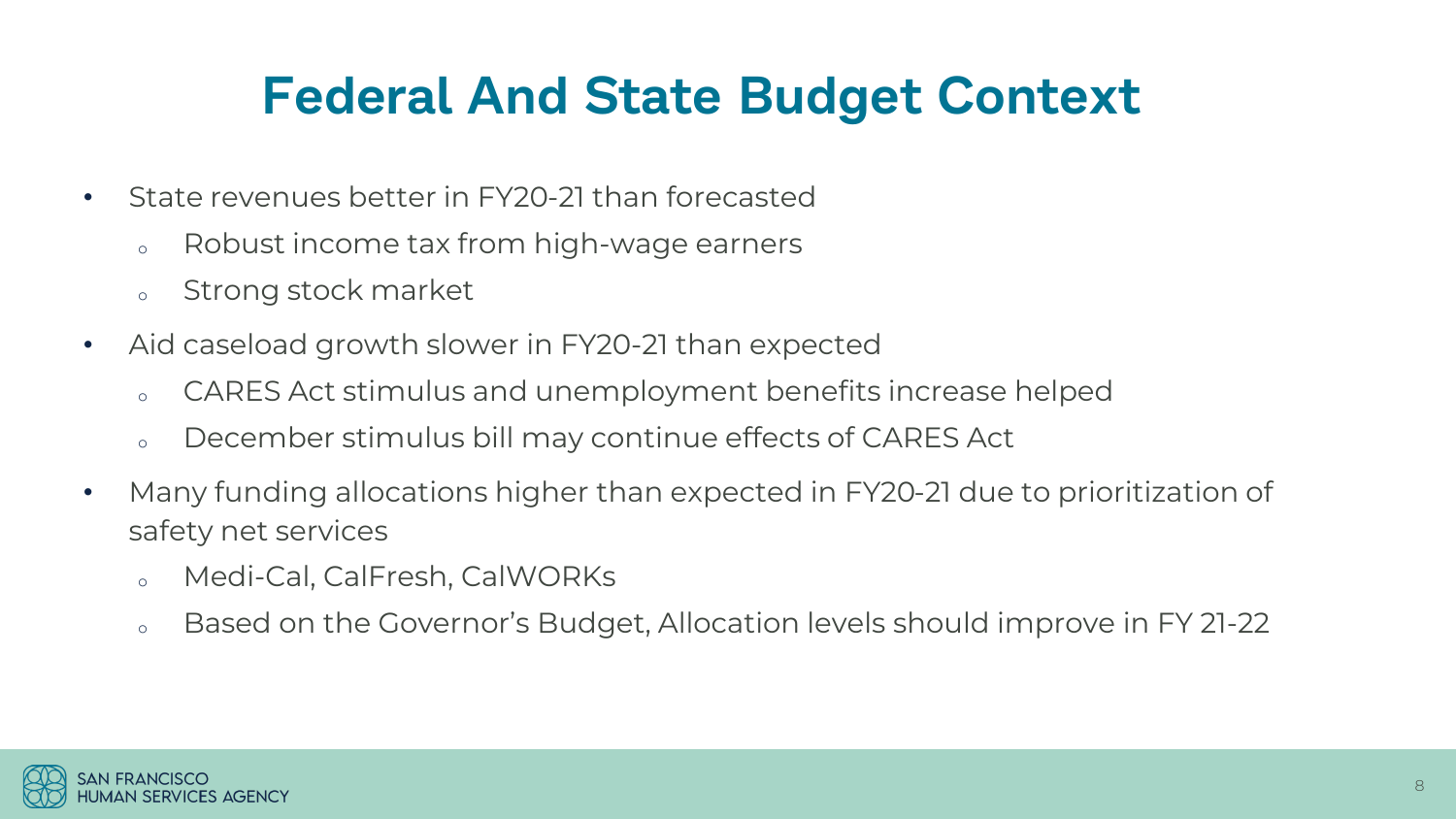### **IHSS**

- The City's MOE is projected to be \$144.7 M in FY20-21
	- Reflects that the IHSS Worker wage increase was delayed temporarily due to the pandemic and difficult FY20-21 budget,
	- Assuming the proposed wage increases can be implemented, it will grow:
		- +\$9.6 M in FY 21-22 to \$154.3 M
		- +\$12.9 M in FY 22-23 to \$167.2 M

|                    | <b>September</b><br>1, 2020 | <b>February 1,</b><br>2021 | <b>July 1, 2021</b> | <b>July 1, 2022</b> |
|--------------------|-----------------------------|----------------------------|---------------------|---------------------|
| <b>IHSS Worker</b> | $$17.25$ per                | \$17.50 per                | \$18.00 per         | \$18.75 per         |
| Wage               | hour                        | hour                       | hour                | hour                |

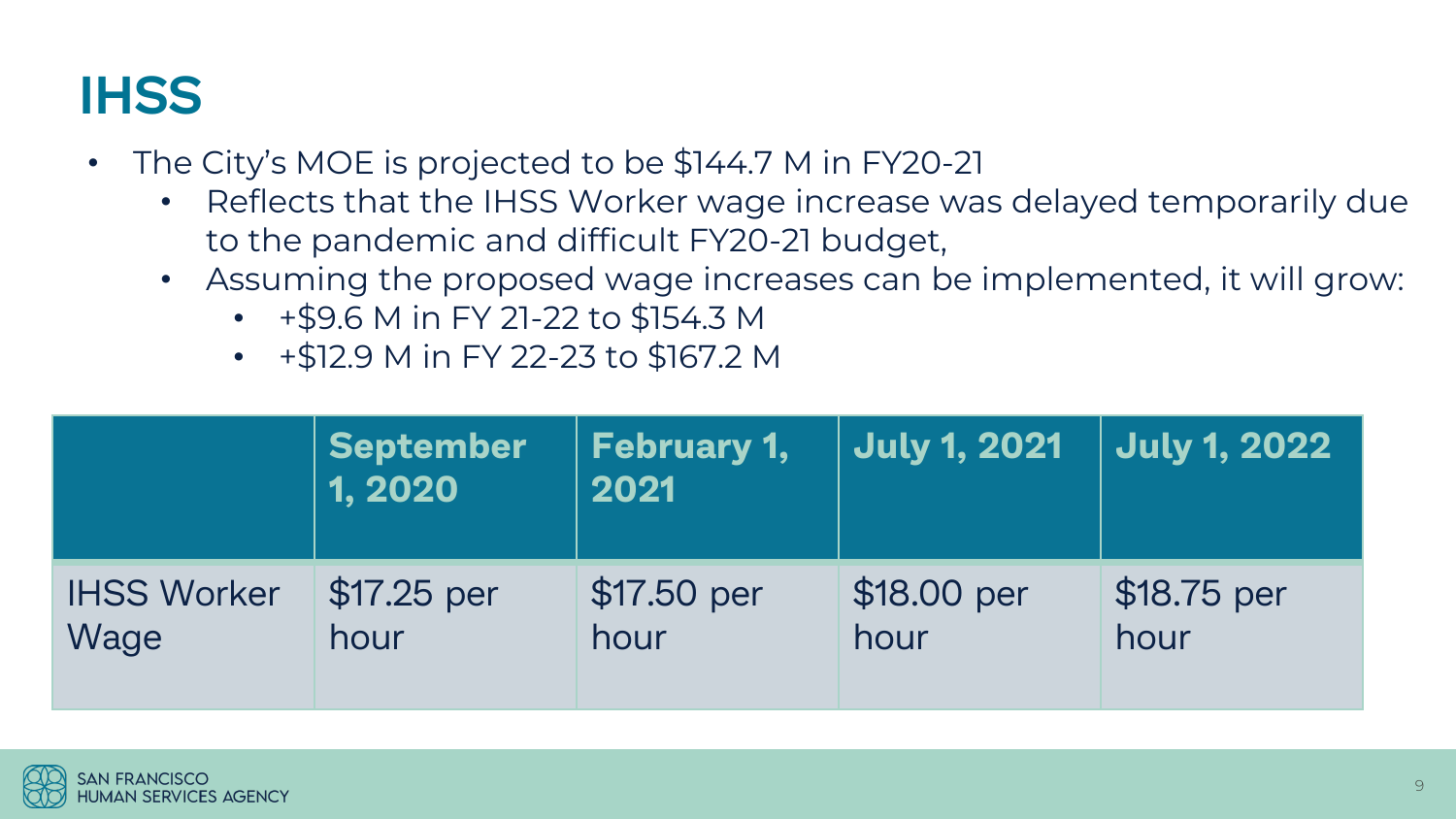#### **DAS Caseloads**

| <b>Program</b>                                                   | <b>FY19-20</b>                                   |
|------------------------------------------------------------------|--------------------------------------------------|
| <b>Adult Protective Services</b>                                 | <b>Clients: 5,382</b><br>Reports of abuse: 8,480 |
| <b>County Veterans Service Office</b>                            | <b>Clients: 2,883</b>                            |
| In-Home Support Services                                         | <b>Clients: 25,346</b>                           |
| Integrated Intake and Referral<br>(at Benefits and Resource Hub) | Program Intakes: 18,810                          |
| <b>Office of Community Partnerships</b>                          | <b>Clients: 39,244</b><br>Enrollments: 94,131    |
| Congregate Meals                                                 | <b>Clients: 17,320</b>                           |
| <b>Community Service Centers</b>                                 | <b>Clients: 14,478</b>                           |
| <b>Home-Delivered Meals</b>                                      | <b>Clients: 6,221</b>                            |

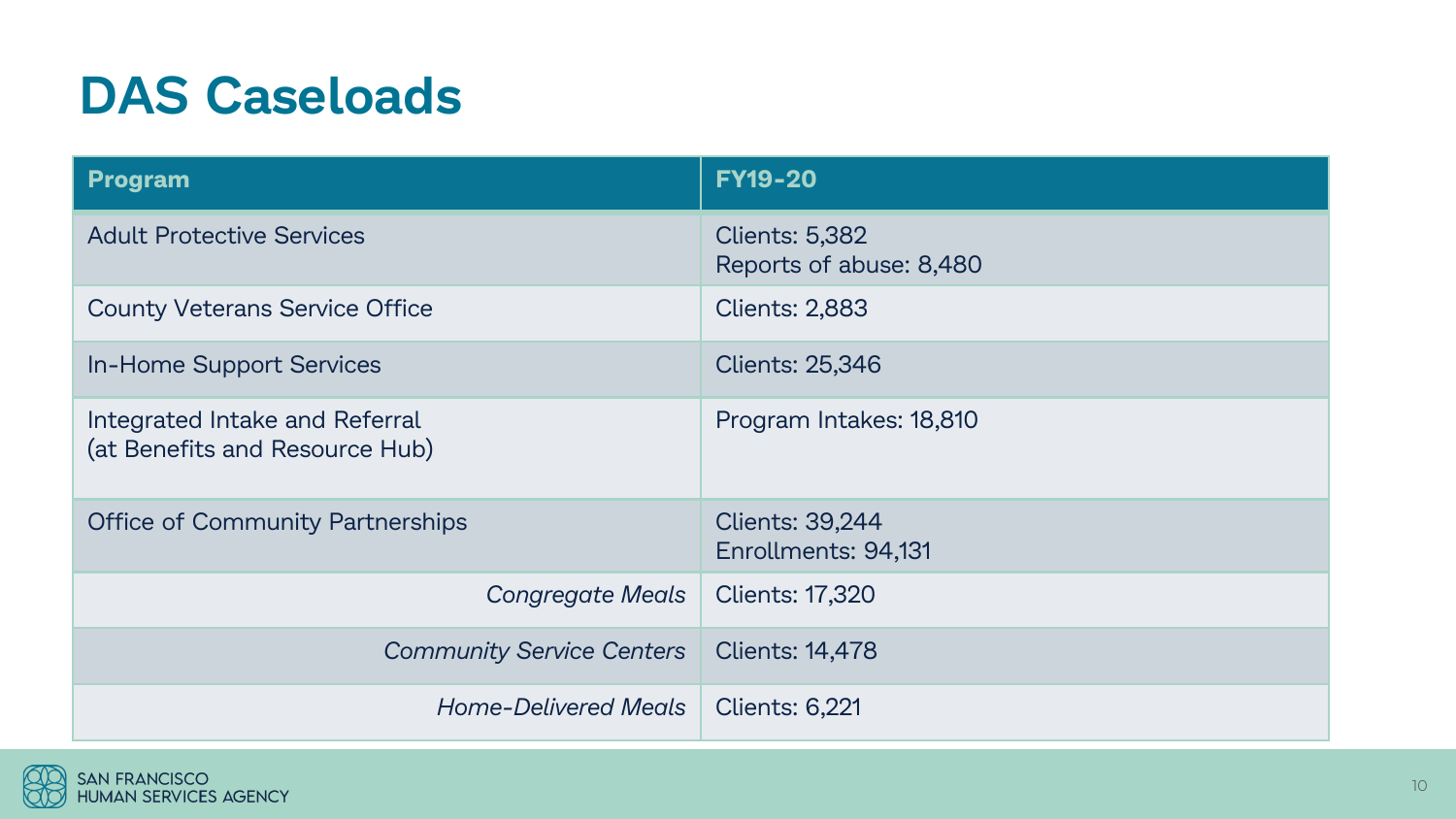# **DAS Highlights**

- Covid-19 Food Support
	- \$46.7 million to address food insecurity
	- o Partnership with SF-Marin Food bank serving 20,000 households per week
	- o Great Plates program 1.5M meals since May
	- <sup>o</sup> Isolation and Quarantine Helpline- 15,000 clients
	- <sup>o</sup> Served higher need in DAS nutrition network
	- o Targeted support to specific communities

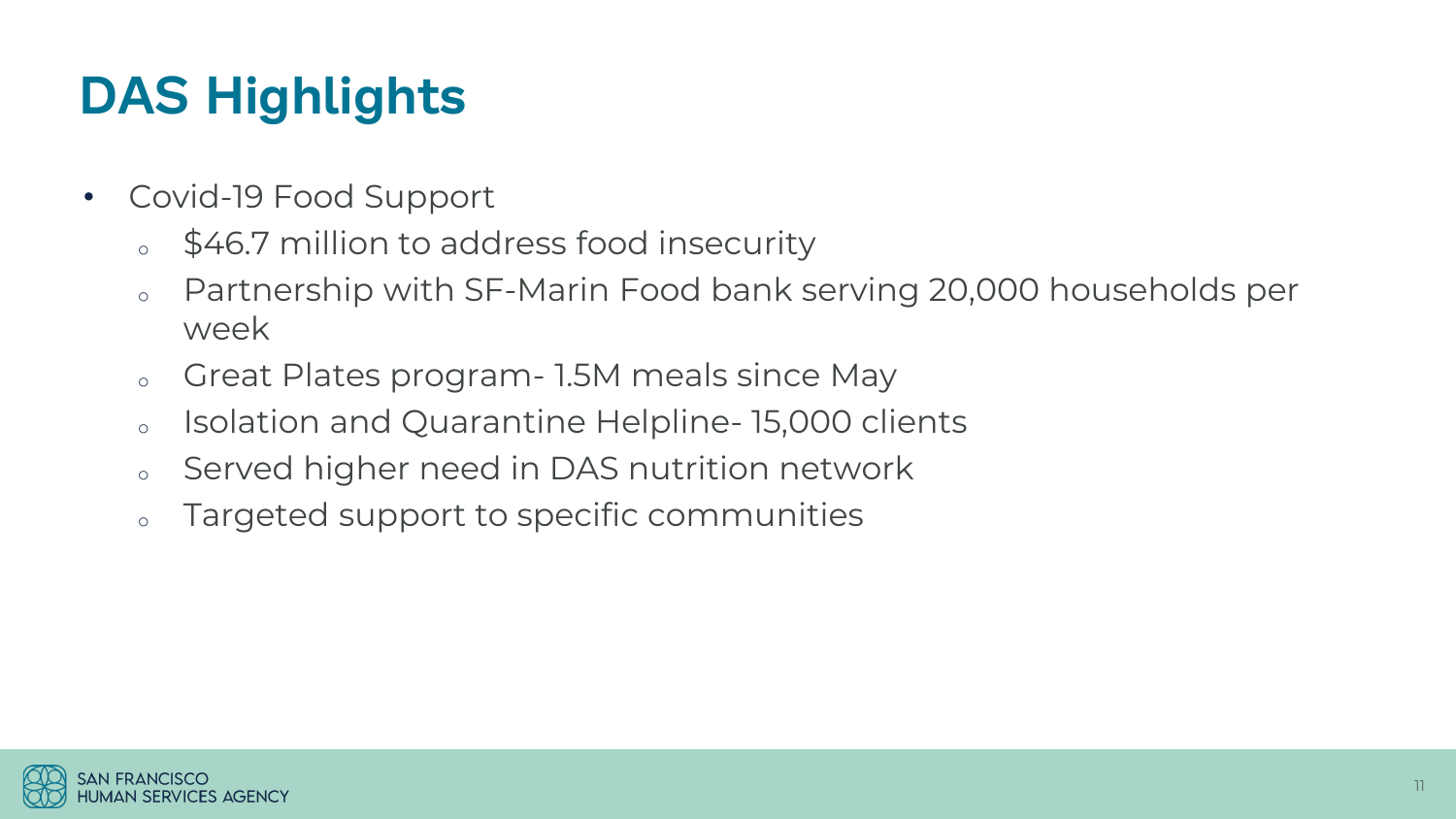# **DAS Highlights**

- IHSS
	- <sup>o</sup> Homebridge Caregiver Emergency Response Team
	- <sup>o</sup> Electronic Visit Verification
- Adult Protective Services
	- <sup>o</sup> Covid-19 scam prevention
	- Care coordination at SIP hotels and Zuckerberg San Francisco General Hospital
	- <sup>o</sup> Home Safe Pilot
- Public Conservator
	- <sup>o</sup> Outpatient LPS Referral Pilot
- Public Guardian
	- <sup>o</sup> Quality Assurance Program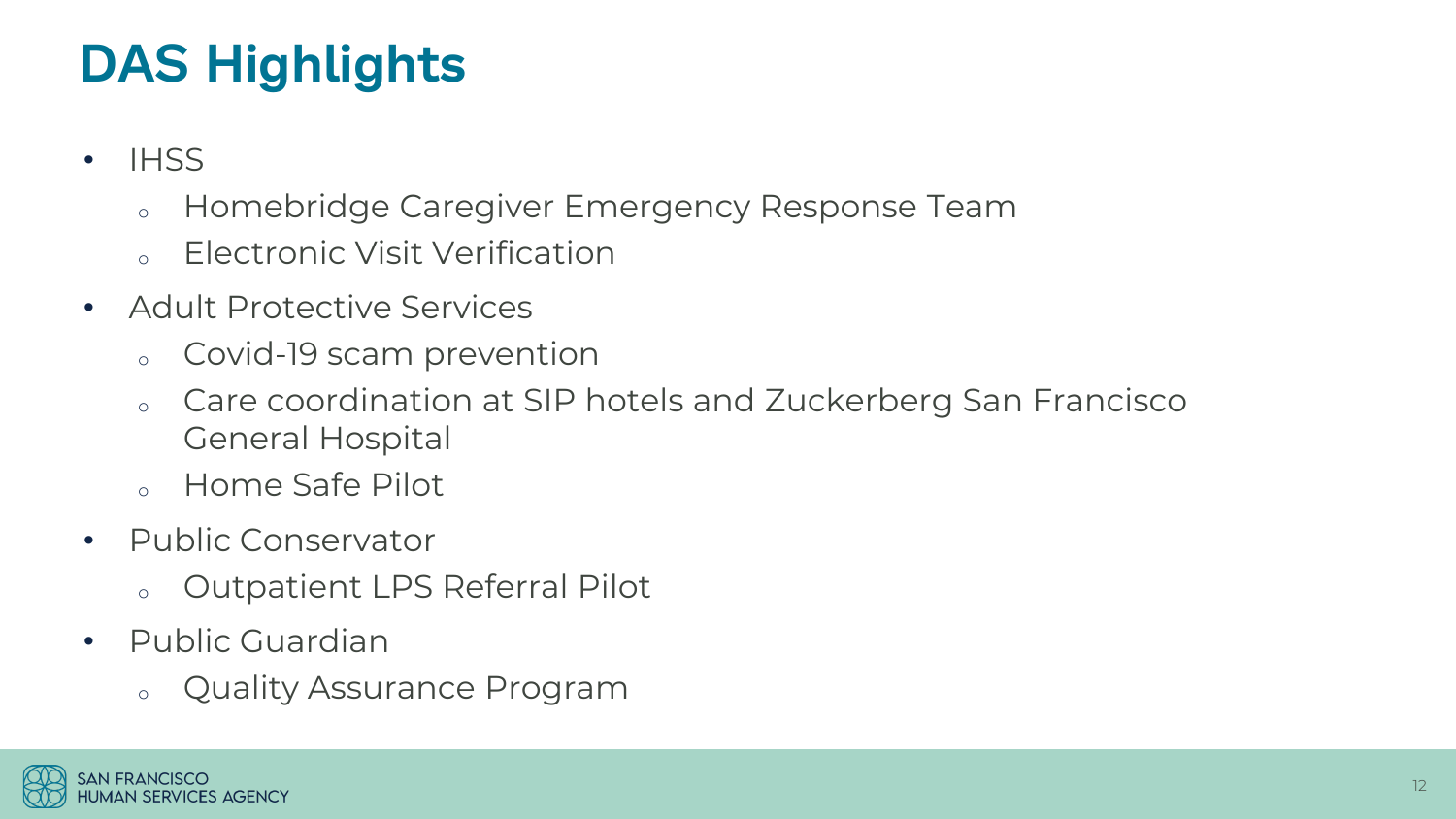# **DAS Highlights**

- Office of Community Partnerships
	- o Supported continuity of operations for community-based orgs
	- o Worked with CBOs to modify program design and delivery of services
	- Served as link between EOC and CBOs for distribution and delivery of PPE
- Benefits and Resource Hub
	- o Responded to a record 33,000 calls for assistance
	- Served as critical link in ensuring older adults received healthy meals
- County Veterans Services Office
	- Piloted Microsoft Bookings for online consultations
- Clinical and Quality Improvement Unit
	- o Trained DAS and CBO staff in Covid-19 infection and control measures
	- o Secured an adequate supply of PPE for DAS staff
	- o Provided fit-testing to more than 100 HSA employees